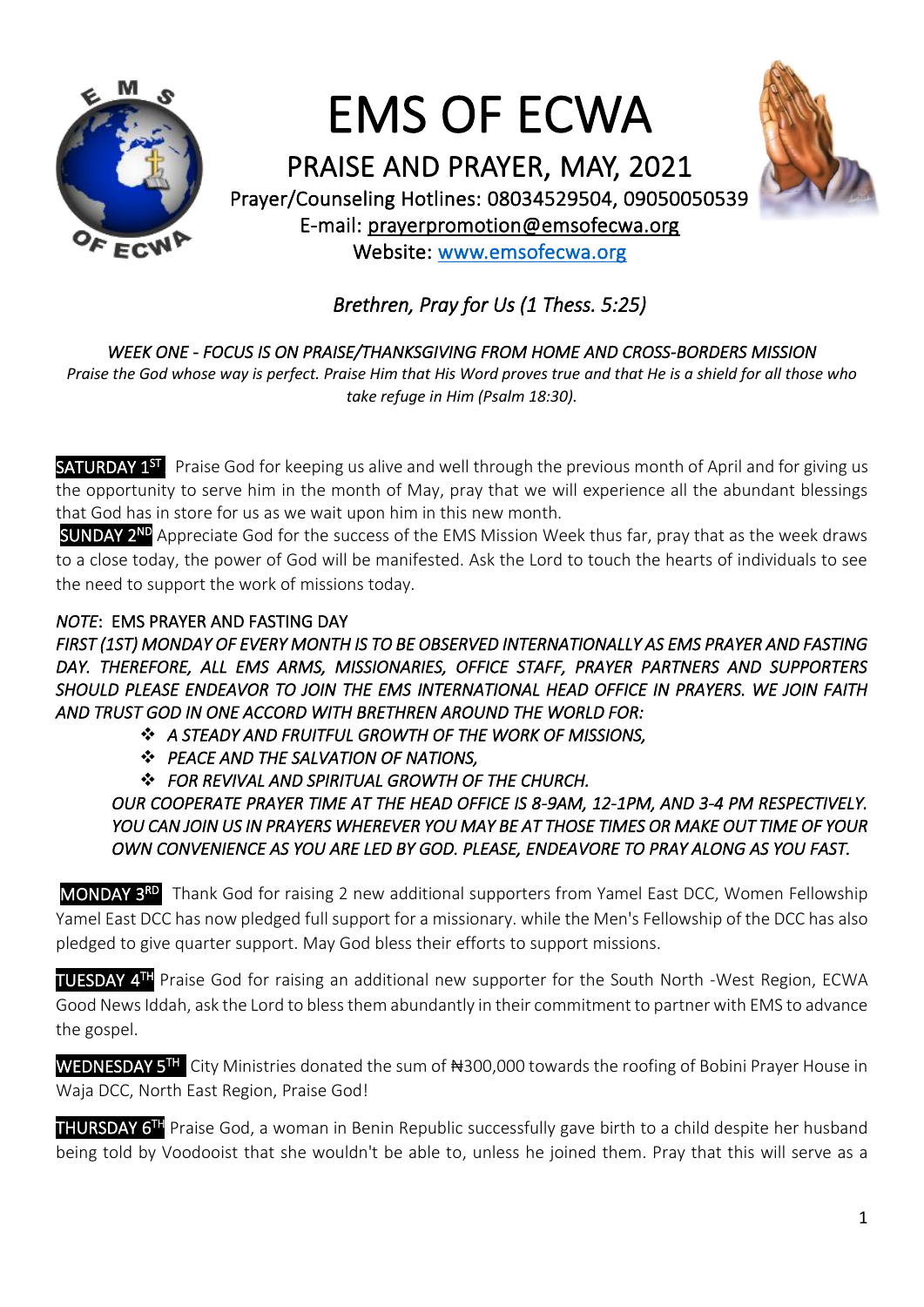testimony that will prove that we are serving and a living God, and bring many Voodooists to the saving knowledge of God's grace.

**FRIDAY 7<sup>TH</sup>** Appreciate God for the success of the GCC meeting and for his servants who have been elected in various leadership positions. Thank God for the opportunity that He accorded the EMS director to speak and share his vision for EMS at the GCC, pray that the hearts of all ECWA DCCs leaders will remain committed to the divine mandate of the Great Commission.

#### WEEK TWO - FOCUS IS ON EMS HOME MISSION FIELDS *The apostles said to the Lord, "Increase our faith!" Luke 17:5*

SATURDAY 8<sup>TH</sup> ECWA EXECUTIVE: Pray that God will grant more grace and wisdom to the ECWA Executive as they lead our denomination in these extremely difficult times. Ask God to fill them with his power. So that they will always stand up for what is right and speak truth the to the authorities at all times.

SUNDAY 9<sup>TH</sup> EMS MANAGEMENT: Everyday, the management makes decisions that have ripple effects on the work of missions, pray that God will fill them with wisdom in all decision making and empower them with all that is needed to fulfill their mandate.

MONDAY 10<sup>TH</sup> EMS STAFF: Pray for all EMS staff across the globe, that they would yield themselves completely to God's purpose and remain vessels that will bring honour and glory to his name in the cause of carrying out the responsibilities they have been assigned.

 TUESDAY 11TH EMS MEDICAL UNIT: The unit tested/screened and immunized 236 persons, many were also treated for high blood pressure some of whom were not even aware they had the condition praise God for this success. Ask the Lord to heal many of our missionaries that are battling with health challenges, some are at home while others are on admission in hospitals.

WEDNESDAY 12<sup>TH</sup> MID-CENTRAL REGION: Praise God for the souls that were won for God's kingdom and for those that rededicated their lives to Christ, ask the Lord to uphold them in the faith. The region needs 2 motorcycles that will be used to facilitate the work of missions in ZonZon and Kafanchan DCCs ask the Lord to open doors for this important needs to be met.

THURSDAY 13TH CENTRAL REGION: Pray that more indigenes will open their hearts to the gospel in Edo/Delta DCC, ask God to pull down the demonic forces working against the church and hindering its growth in that axis.

**FRIDAY 14TH SOUTH NORTH WEST:** Thank God for his protection over the lives of the regional coordinator and some coordinators in the region who narrowly escaped death in a motor accident. Ask God to continue to protect his servants from all harm and danger in the course of their work in his vineyard.

Praise God for the success of the 'God's Plan for His Church' seminar in the region. Pray that the seminar will impact positively on the work of missions. The region is planning a mission conference in June, ask God to get ahead and give all those involved wisdom in planning and implementation strategies for the success of the conference.

# WEEK THREE - FOCUS IS ON EMS HOME MISSION FIELD

*On the day I called, You answered me; You made me bold with strength in my soul. Psalm 138:3*

SATURDAY 15<sup>TH</sup> NORTH CENTRAL REGION: Many EMS stations in this region have raised mud buildings that are yet to be roofed and the rainy season is here already. Pray that the God of missions will open doors for funds to roof these buildings in record time.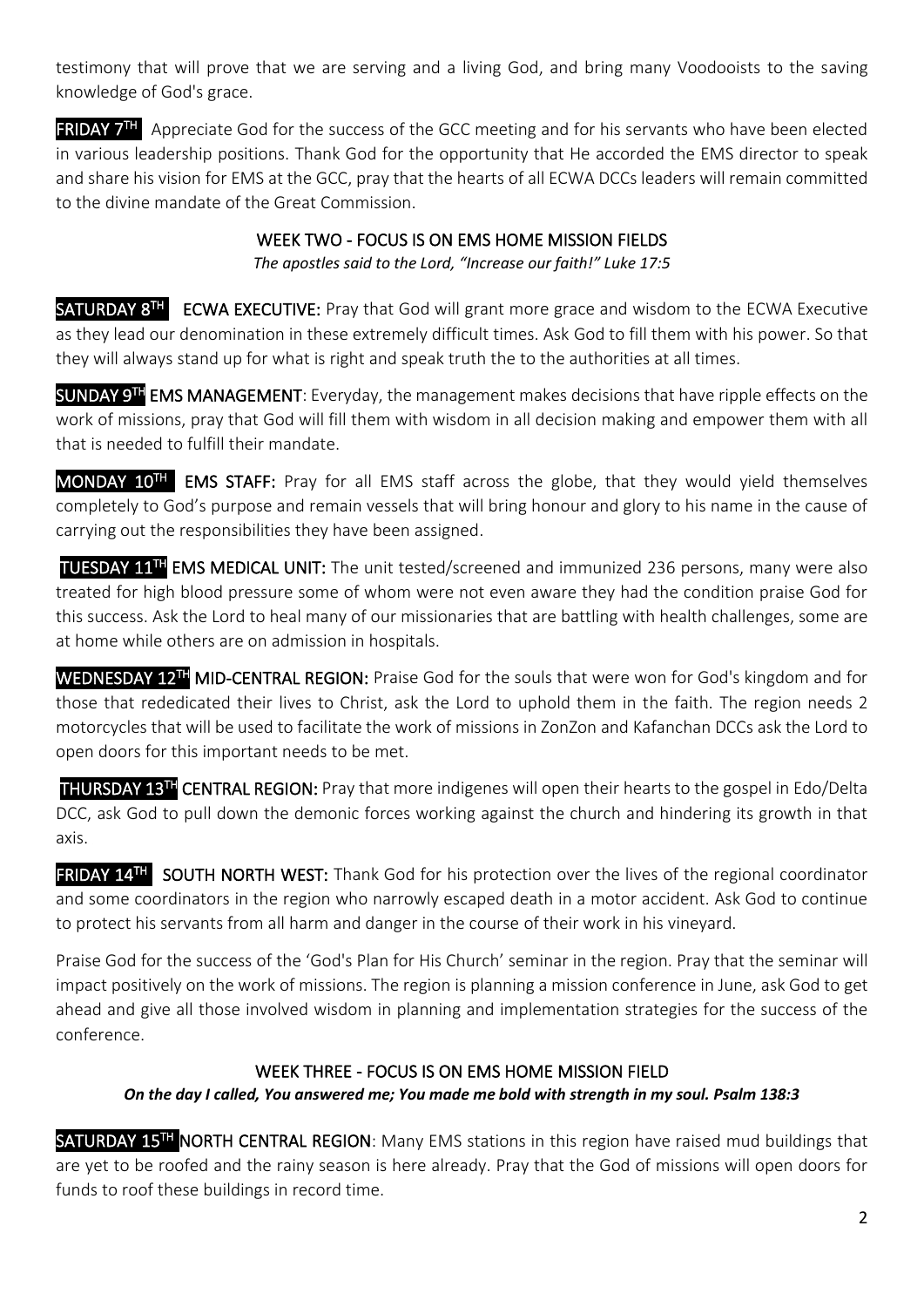SUNDAY 16<sup>TH</sup> EMS TRAINING UNIT: The Unit has scheduled a Muslim Evangelism and Outreach Training for missionaries this year, praise God for the success of the first session of the training.

Pray also for the success of the coming sessions. Ask the Lord to use the training sessions to empower our missionaries with the extra skills they need to reach out to the Muslim world and bring down the walls of Islam.

MONDAY 17<sup>TH</sup> SOUTH EAST REGION: Praise God for his grace upon our missionaries and their families in the region. God has been faithful despite the challenges experienced.

Pray for those who have heard the gospel that they will open up their hearts to Christ especially Abdul Mumuni and Tasiu Abdullahi. Ask the Lord to protect our missionaries in Imo state and in other places in the South East as the crises have taken another dimension.

TUESDAY 18TH EMS RETREAT CENTER RHIZHA: Praise God for the successful completion of the solar power project in the center. There is now a 24-hour power supply. Pray for victory in the litigation over the land at the center. Ask the Lord to grant our lawyers wisdom as they deal with the case.

WEDNESDAY 19<sup>TH</sup> FAR NORTH REGION: Praise God for successful mission awareness held in Katsina South, Katsina and Jigawa DCCs. Pray that these efforts will yield desired results that will give impetus to the work of missions in the region.

Thank God for his provision and for a sustained partnership with our donors and supporters, we were able to pay all salaries and allowances of our missionaries, praise God!

THURSDAY 20<sup>TH</sup> SOUTH WEST REGION: The region lost one of its supporters late Prof. Titus Afolabi. Iranloye and a former regional coordinator, late Rev. David Dele Odewumi ask for God's comfort to the families and the region. Pray that God will also raise more supporters to fill the vacuum the death of our supporter has created.

**FRIDAY 21<sup>ST</sup> NORTH WEST REGION:** Praise God for 21 souls won for his Kingdom, pray that they will be firmly rooted in the faith and be filled with the Holy Spirit.

Ask the Lord to uphold our missionaries in this region, many are going through daunting challenges, pray that they will overcome.

Many of our supporters and donors have been retrenched from their jobs, ask the Lord to sustain them in these trying times and provide other alternatives for them.

SATURDAY 22<sup>ND</sup> CENTRAL REGION: We are trusting the Lord for #1,000, 0000 million to purchase a new plot of land to build a church in Lokoja DCC asked the Lord to open doors for these funds to be realized for these projects as well as other mission projects in the region.

Kaffi DCC and other areas in the region are plagued by incessant kidnappings and banditry ask the Lord to intervene and bring it to an end.

SUNDAY 23RD NORTH WEST REGION: Praise God for the release of two of our missionaries, Pastor Monday Babaji and Bitrus Bala who until recently, had been in the custody of kidnappers but they have regained freedom. Ask God heal their hearts bodies from traumatic experience they went through during the time of their captivity.